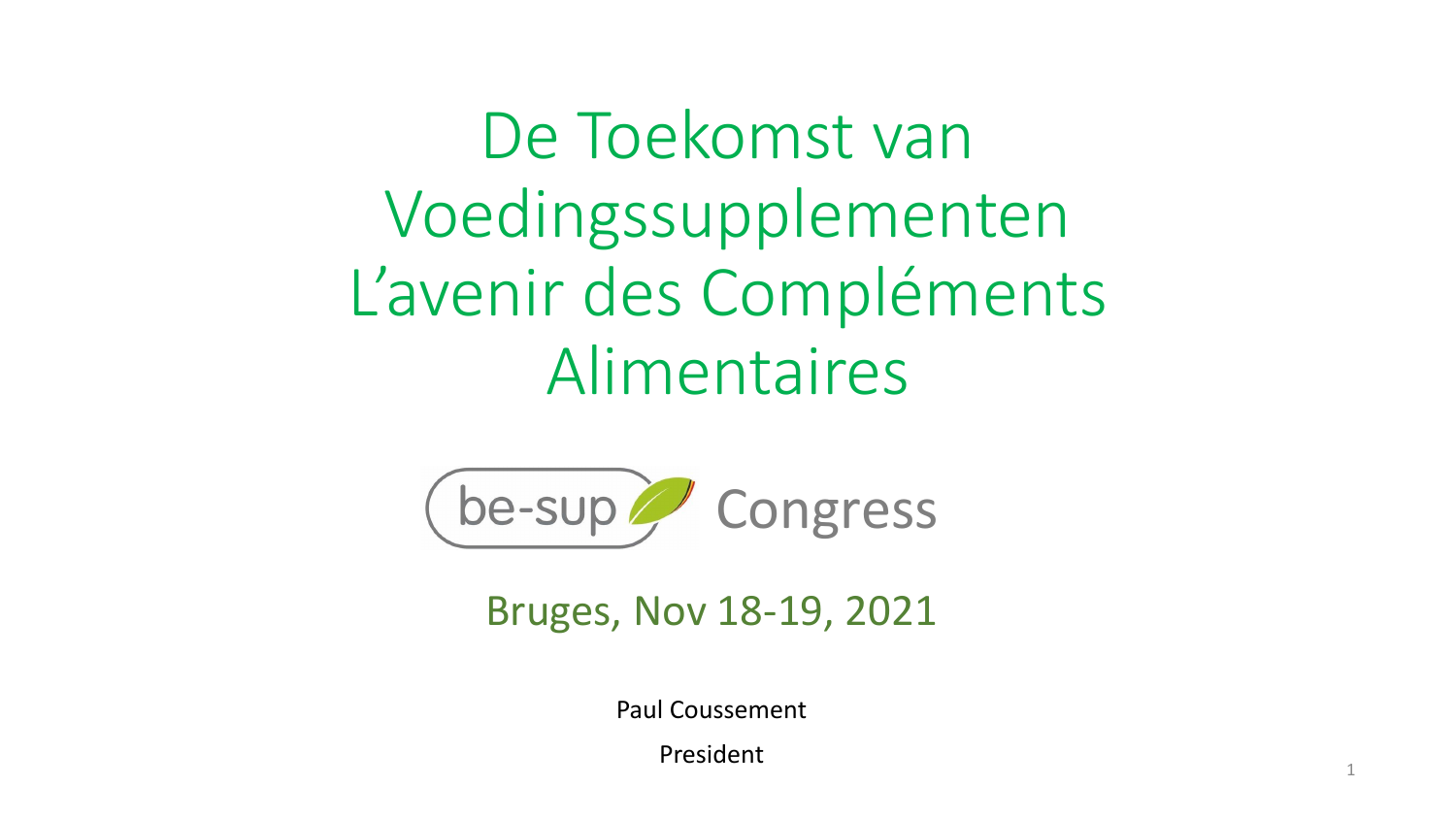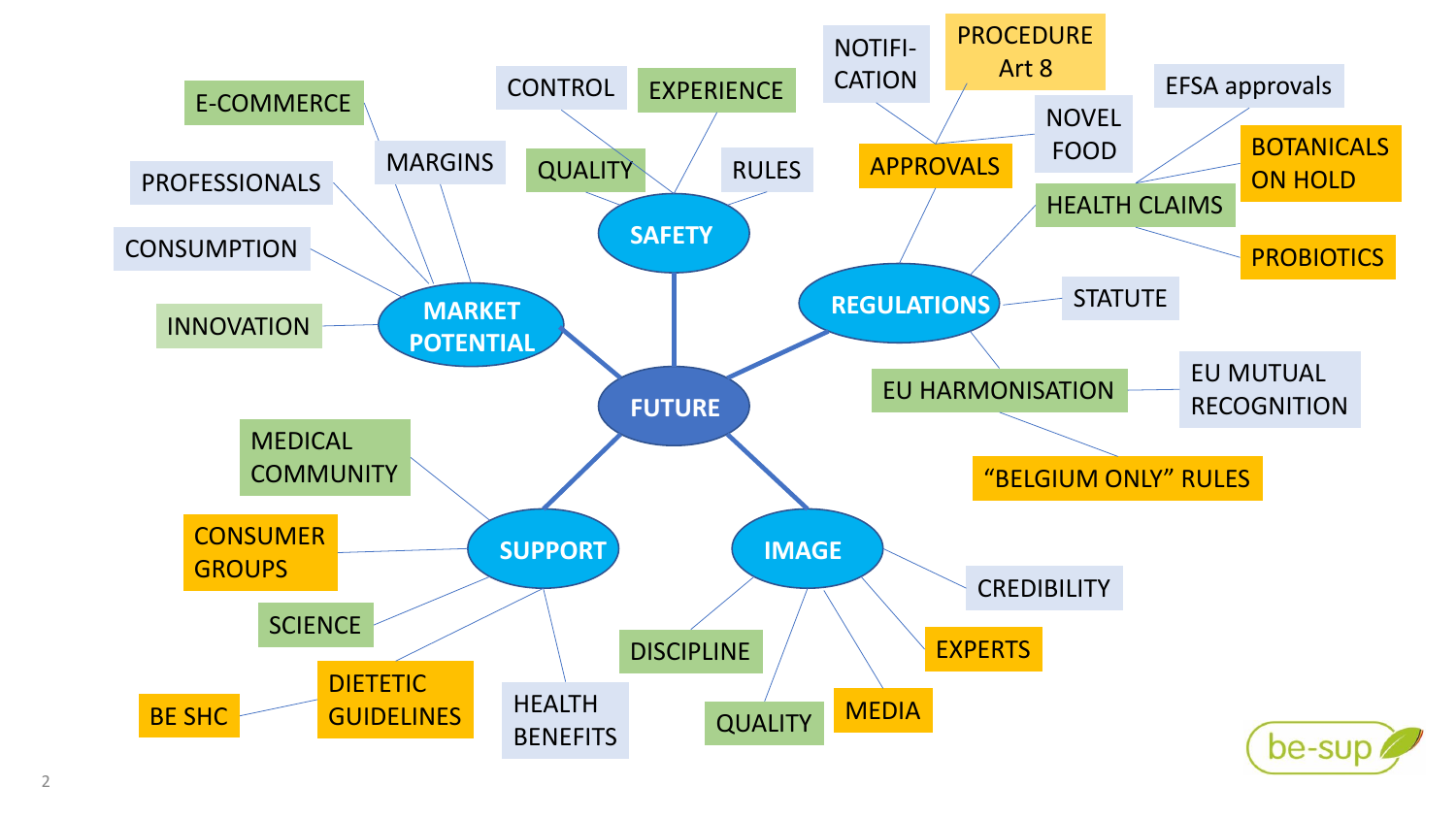## … a sense of frustration ?...



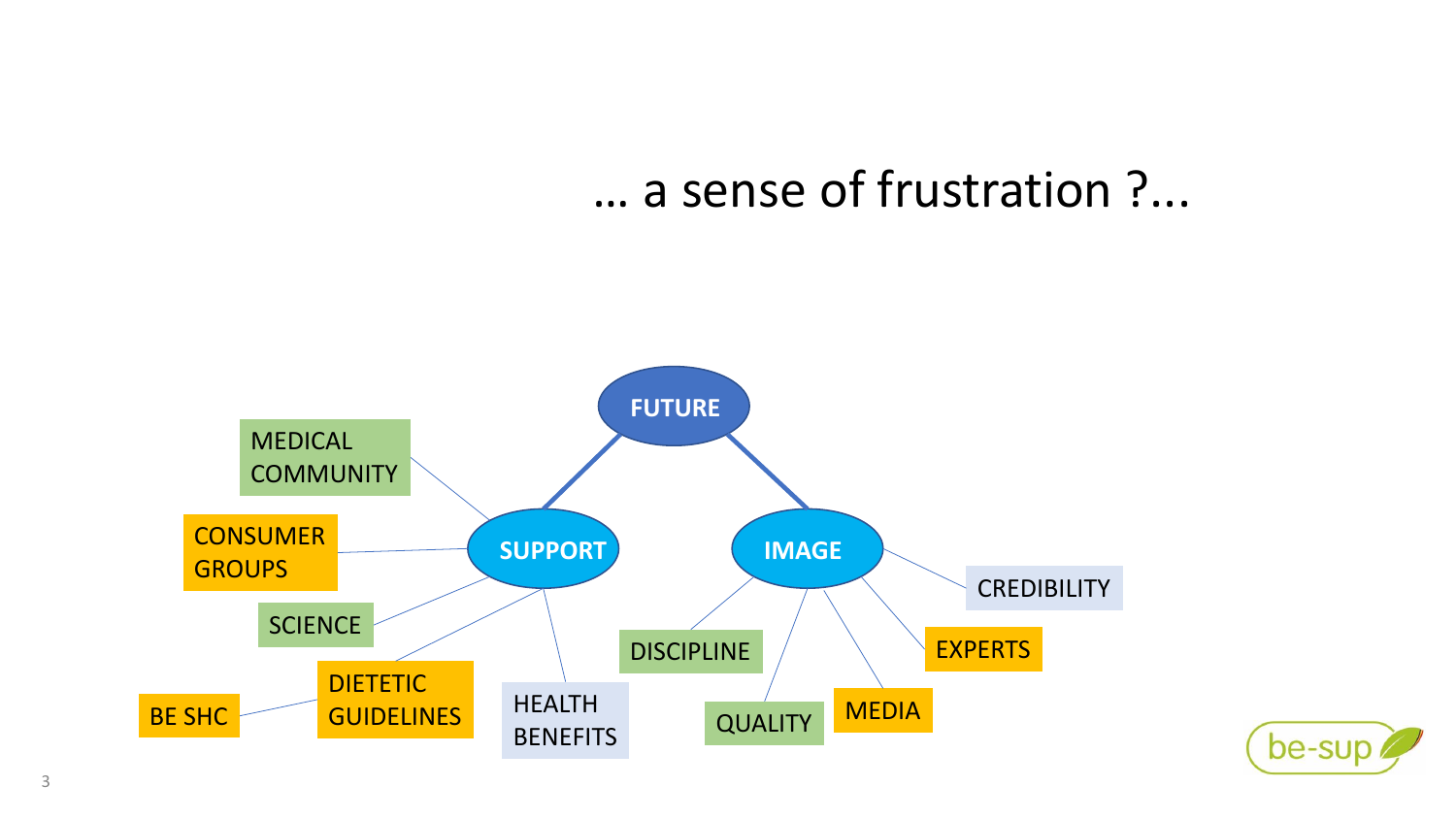

**Proven Deficiencies in the diet of our population**

**Scientifically accepted health benefits**

> **Officially allowed health claims**

**Safely formulated Products**





**Absent or biased Information about F.S. in Education of Health Professionals** 

**love to break down Absence of F.S. in official Diet Guidelines Confusing/negative advice about F.S. to consumers** Supplements" love to break down F.S. Guidelines<br>Sirg **O** Part Calvice abou

**Official Authorities take stricterthan-necessary positions**

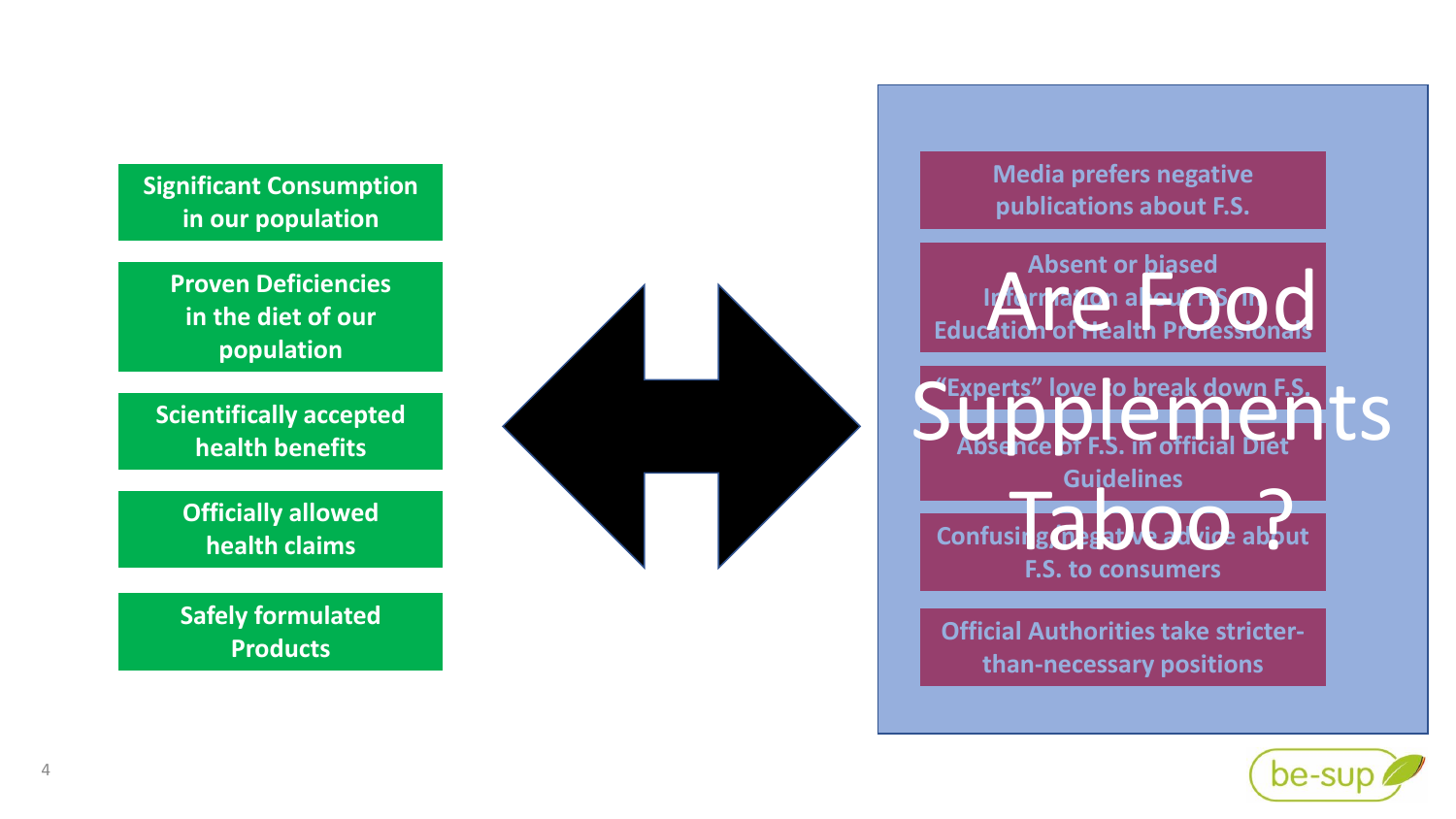

**Improve Nutrition Status of the population**

**Teach a more balanced view on Food Supplements**

> **Media: improve your communications**

**Include F.S. in official Diet Guidelines**

**Give Consumers really useful advice about F.S.**

**Stop using Rules to push F.S. out of the market**